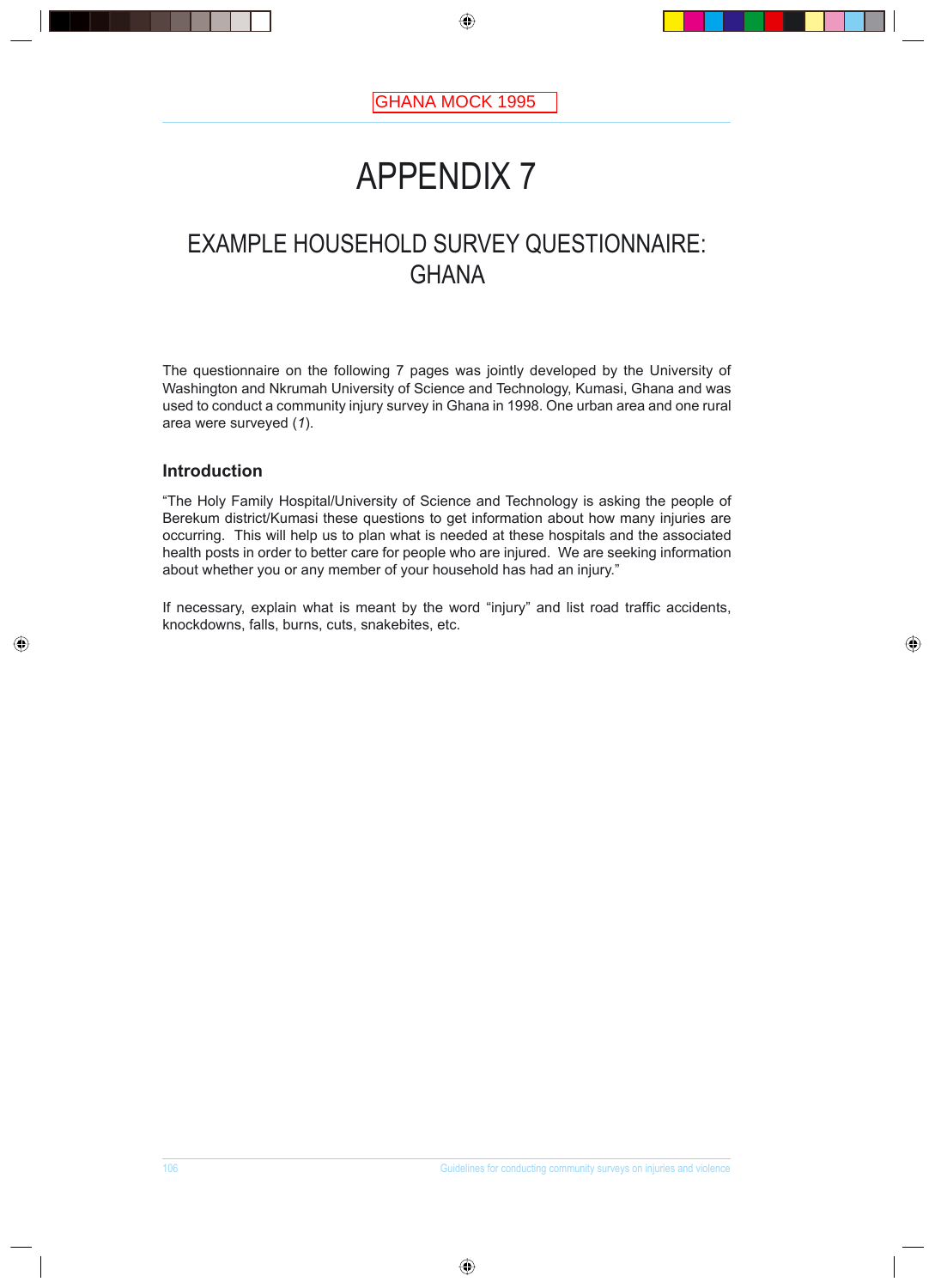#### *I. Sampling information*

- 1. Village/cluster code number
- 2. Which household surveyed within that cluster
	- 2a. Identifying information for the household
- 3. Which individual surveyed \_\_\_\_\_\_\_\_\_\_ out of how many total injured persons surveyed \_\_\_\_\_\_\_\_\_\_\_\_\_\_ in the household
- 4. Which injury \_\_\_\_\_\_\_\_\_\_\_\_\_\_\_ out of how many total \_\_\_\_\_\_\_\_\_\_\_\_\_ for that individual

A separate form to be used for each injury event.

- 5. Date \_\_\_\_\_\_\_\_\_\_\_\_\_\_\_\_\_\_\_
- 6. Interviewer

#### *II. Household denominator information*

7-10. How many people live in this household and what are their ages, sexes and occupations?

 *Record number of individuals in household by age and sex. Write ages as exactly as possible, but at least 5<10 year groups. For each individual aged >5, write their occupation. Use occupations from question 16 below as a guideline if necessary.*

|  | 7. Age 8. M/F 9. Present 10. Occupation 7. Age 8. M/F 9. Present 10. Occupation                      |                                                |
|--|------------------------------------------------------------------------------------------------------|------------------------------------------------|
|  |                                                                                                      |                                                |
|  | 7. 8. 9. Y N 10. 7. 8. 9. Y N 10.                                                                    |                                                |
|  | 7. 8. 9. Y N 10. 7. 8. 9. Y N 10.                                                                    |                                                |
|  | 7. 8. 9. Y N 10. 7. 8. 9. Y N 10.                                                                    |                                                |
|  | 7. _____ 8. ______ 9. Y N 10. ___________________________ 7. _____ 8. _______ 9. Y N 10. ___________ |                                                |
|  | 7. _____ 8. ______ 9. Y N 10. ___________________________ 7. _____ 8. _______ 9. Y N 10. ___________ |                                                |
|  |                                                                                                      | 7. _____ 8. _______ 9. Y N 10. _______________ |
|  | 7. 8. 9. Y N 10.                                                                                     | 7. _____ 8. ______ 9. Y N 10. _____________    |
|  | 7. ______ 8. ______ 9. Y N 10. ___________________________7. ______ 8. _______9. Y N 10. ___________ |                                                |
|  |                                                                                                      |                                                |

#### *III. Did any injury occur?*

11. Have you or any member of your family who live in this house (i.e. spend at least 6 months per year living in this house) had any type of injury within the last year? Please limit your comments to those injuries which prevented the victim from carrying out his/her normal daily activities for at least one day or for which you paid for any type of treatment. (Also ask if anyone in the household had tetanus in the past year).

 *If so, for any of these please tick here \_\_\_\_\_ and get information for Sections III < VIII.*

Has anyone who lived in your household died from an injury or from tetanus within the last year?

 *If so, indicate injury \_\_\_\_\_\_\_\_\_\_\_\_\_\_\_\_\_\_ or tetanus \_\_\_\_ and get information for Sections III < V and VIII. If the deceased survived long enough to get treatment, also answer Section VI. Also, for expired cases, answer question 12.*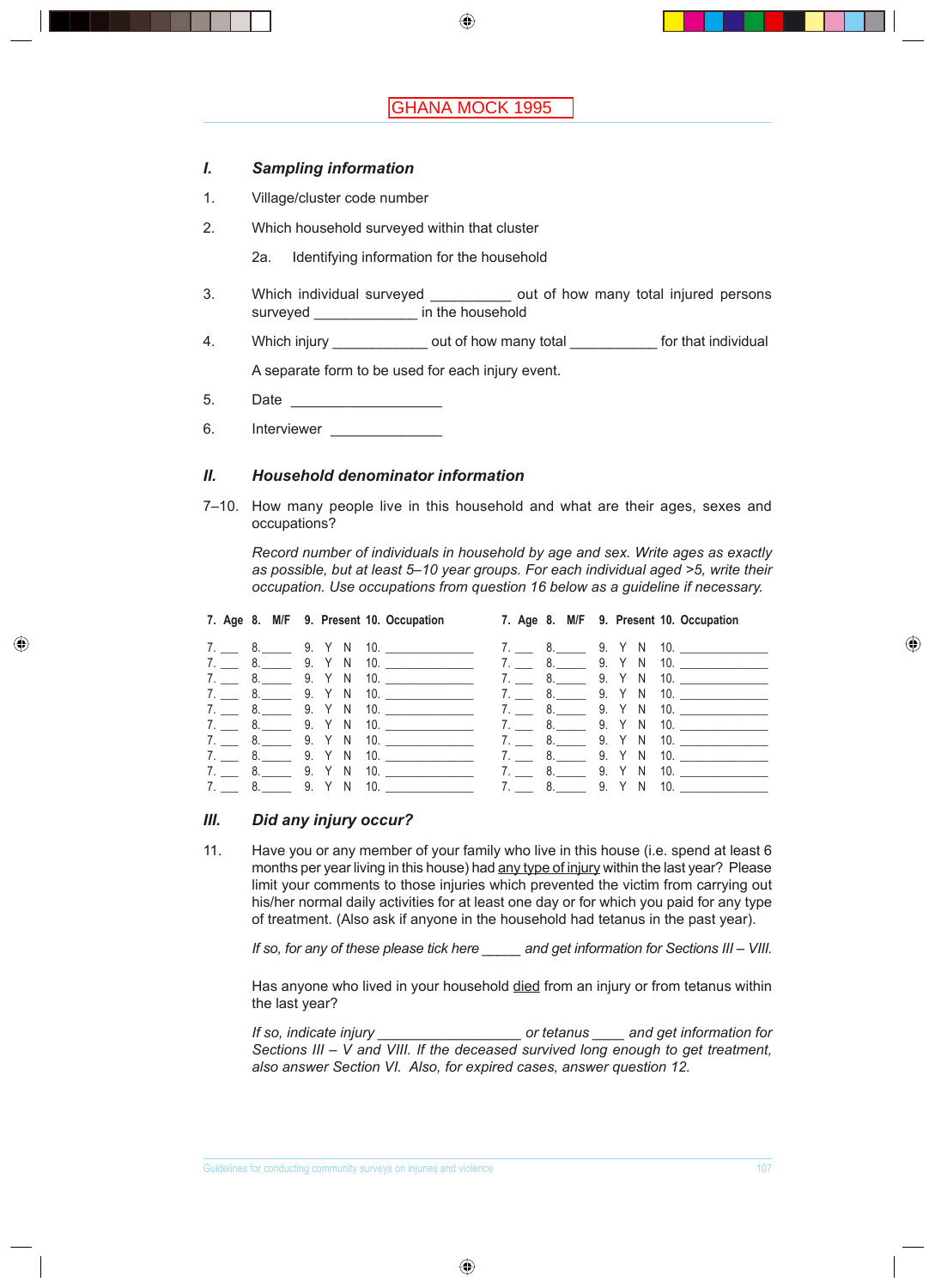Is there anyone living in your household who has a permanent disability as a result of an injury?

 *This applies to any permanent disabilities which have occurred from injuries occurring any time in life up to one year ago. If so, tick here \_\_\_\_ and get information for*  Sections *III - VIII.* 

 If answer is no to all of these questions, make sure to get information for Section II (Household denominator).

- 12. Were the remains of the deceased taken to a morgue before burial? Y / N.
- 13. A. Respondent B. Surrogate (injured person present) C. Surrogate (injured person absent)
- 14. Age
- 15. Male or female
- 16. What was his/her usual job or activity?
	- a) Employment for cash (or wages); if so, what type of work?
	- b) Trading
	- c) Subsistence farming
	- d) Cash farming
	- e) Housekeeping
	- f) School
	- g) Other (specify)

#### *IV. Details of when, where and how the injury occurred*

- 17. On what date did the injury occur? (as accurately as possible, but at least the season or month and the day of the week). \_\_\_\_\_\_\_\_\_\_\_\_\_\_\_\_\_\_\_\_\_\_\_ Day of week? \_\_\_\_\_\_\_\_\_\_\_
- 18. At what time did the injury occur? (as accurately as possible, but at least day or night).
- 19. Where did the injury occur ? (respondent's own words). Give exact geographic location if possible, otherwise, type of location

 $\mathcal{L}_\mathcal{L} = \{ \mathcal{L}_\mathcal{L} = \{ \mathcal{L}_\mathcal{L} = \{ \mathcal{L}_\mathcal{L} = \{ \mathcal{L}_\mathcal{L} = \{ \mathcal{L}_\mathcal{L} = \{ \mathcal{L}_\mathcal{L} = \{ \mathcal{L}_\mathcal{L} = \{ \mathcal{L}_\mathcal{L} = \{ \mathcal{L}_\mathcal{L} = \{ \mathcal{L}_\mathcal{L} = \{ \mathcal{L}_\mathcal{L} = \{ \mathcal{L}_\mathcal{L} = \{ \mathcal{L}_\mathcal{L} = \{ \mathcal{L}_\mathcal{$ 

#### 20. Circle one:

- a) Home inside
- b) Home outside
- c) Other building (specify) \_\_\_\_\_\_\_\_\_\_\_\_\_\_\_\_\_\_\_\_\_\_\_\_\_\_\_\_\_\_\_\_\_\_\_\_\_\_\_\_
- d) Road \_ paved
- e) Road unpaved
- $f$ ) Intersection paved
- g) Intersection unpaved
- h) Farm
- i) Other (specify in question 19 above) \_\_\_\_\_\_\_\_\_\_\_\_\_\_\_\_\_\_\_\_\_\_\_\_\_\_\_\_\_\_
- 21. How did it happen? (respondent's own words)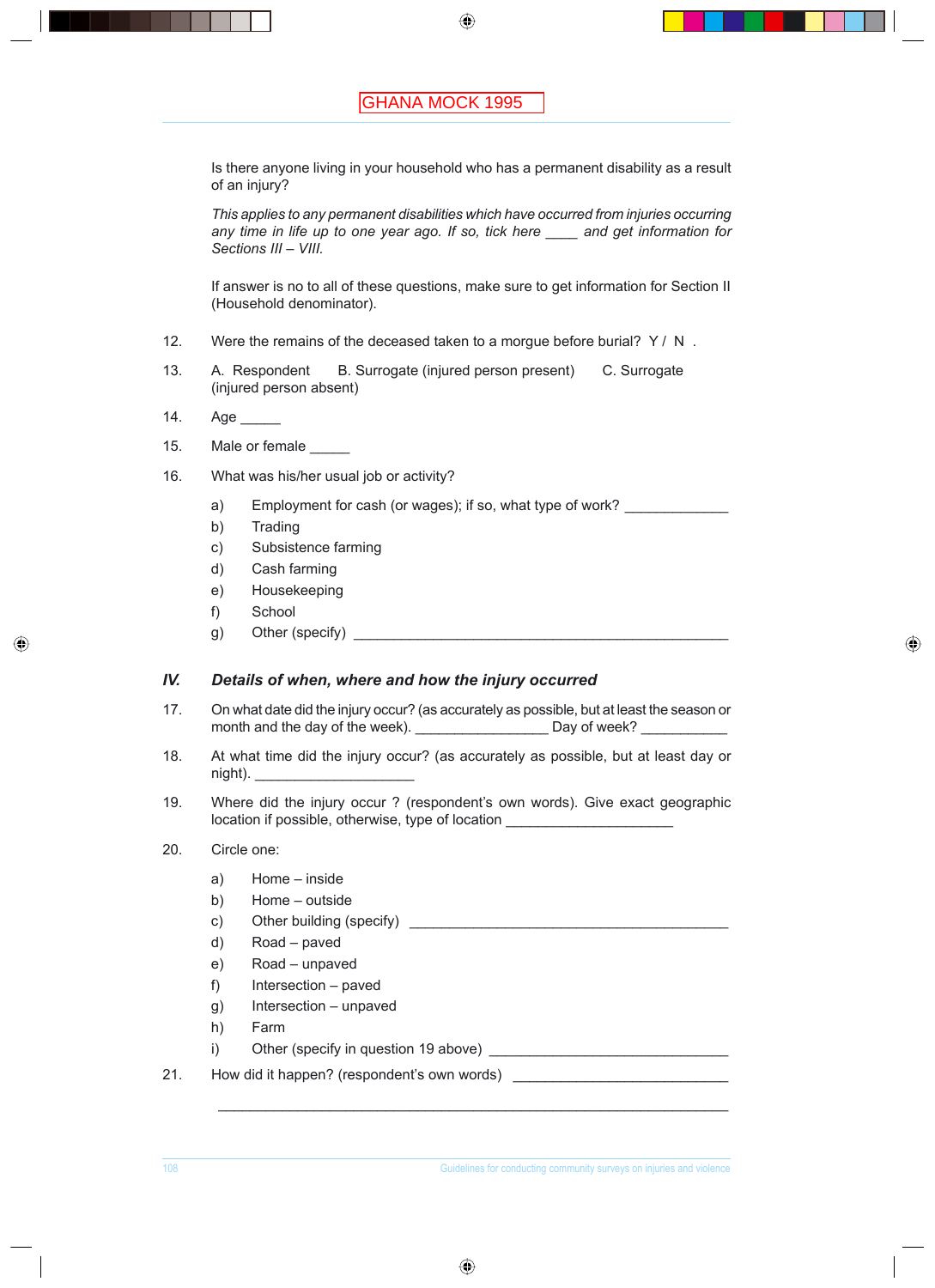| 22. | Circle one:                                                                                                                                                                               |                                             |  |  |  |  |
|-----|-------------------------------------------------------------------------------------------------------------------------------------------------------------------------------------------|---------------------------------------------|--|--|--|--|
|     | Transport-related:                                                                                                                                                                        | a) Motor vehicle crash                      |  |  |  |  |
|     |                                                                                                                                                                                           | b) Motorcycle crash                         |  |  |  |  |
|     |                                                                                                                                                                                           | c) Pedestrian                               |  |  |  |  |
|     |                                                                                                                                                                                           | d) Bicycle                                  |  |  |  |  |
|     |                                                                                                                                                                                           |                                             |  |  |  |  |
|     | Burn:                                                                                                                                                                                     | Fire<br>f)                                  |  |  |  |  |
|     |                                                                                                                                                                                           | g) Scald                                    |  |  |  |  |
|     |                                                                                                                                                                                           |                                             |  |  |  |  |
|     | Penetrating:                                                                                                                                                                              | Stab/slash - accidental<br>i)               |  |  |  |  |
|     |                                                                                                                                                                                           | Stab/slash - intentional<br>i)              |  |  |  |  |
|     |                                                                                                                                                                                           | k) Gunshot wound - accidental               |  |  |  |  |
|     |                                                                                                                                                                                           | Gunshot wound - intentional<br>$\mathbf{D}$ |  |  |  |  |
|     |                                                                                                                                                                                           | m) Assault (blunt)                          |  |  |  |  |
|     |                                                                                                                                                                                           | n) Fall                                     |  |  |  |  |
|     |                                                                                                                                                                                           | o) Snakebite                                |  |  |  |  |
|     |                                                                                                                                                                                           |                                             |  |  |  |  |
| 23. | Was the injury occupational?                                                                                                                                                              | N                                           |  |  |  |  |
|     |                                                                                                                                                                                           | $Y -$ agricultural                          |  |  |  |  |
|     |                                                                                                                                                                                           |                                             |  |  |  |  |
| 24. | Was the injury suicidal in intent? Y / N                                                                                                                                                  |                                             |  |  |  |  |
| 25. | If the victim was injured in or by a motor vehicle, what type of vehicle was involved?<br>(include type of vehicle involved in knockdowns/pedestrian injuries). Circle all that<br>apply. |                                             |  |  |  |  |
|     | Taxi<br>a)                                                                                                                                                                                |                                             |  |  |  |  |

- b) Private auto  $-$  victim's own
- c) Private auto  $-$  other's
- $d)$  Car not otherwise specified
- e) Public passenger lorry; if so, how many occupants were present (approximately)
- f) Commercial cargo lorry; if so, what cargo, if known
- g) Motorized vehicle not otherwise specified
- h) Motorcycle

 $\mathcal{L}$ 

i) Other (specify) \_

 *If the respondent can supply more detail, add this information.*

- 26. If injured in a motor vehicle crash, motorcycle crash, or bicycle crash, was the injured person a:
	- a) Driver?
	- b) Passenger?
- 27. If the injured person was the driver of a vehicle, was he/she a professional driver?

Y / N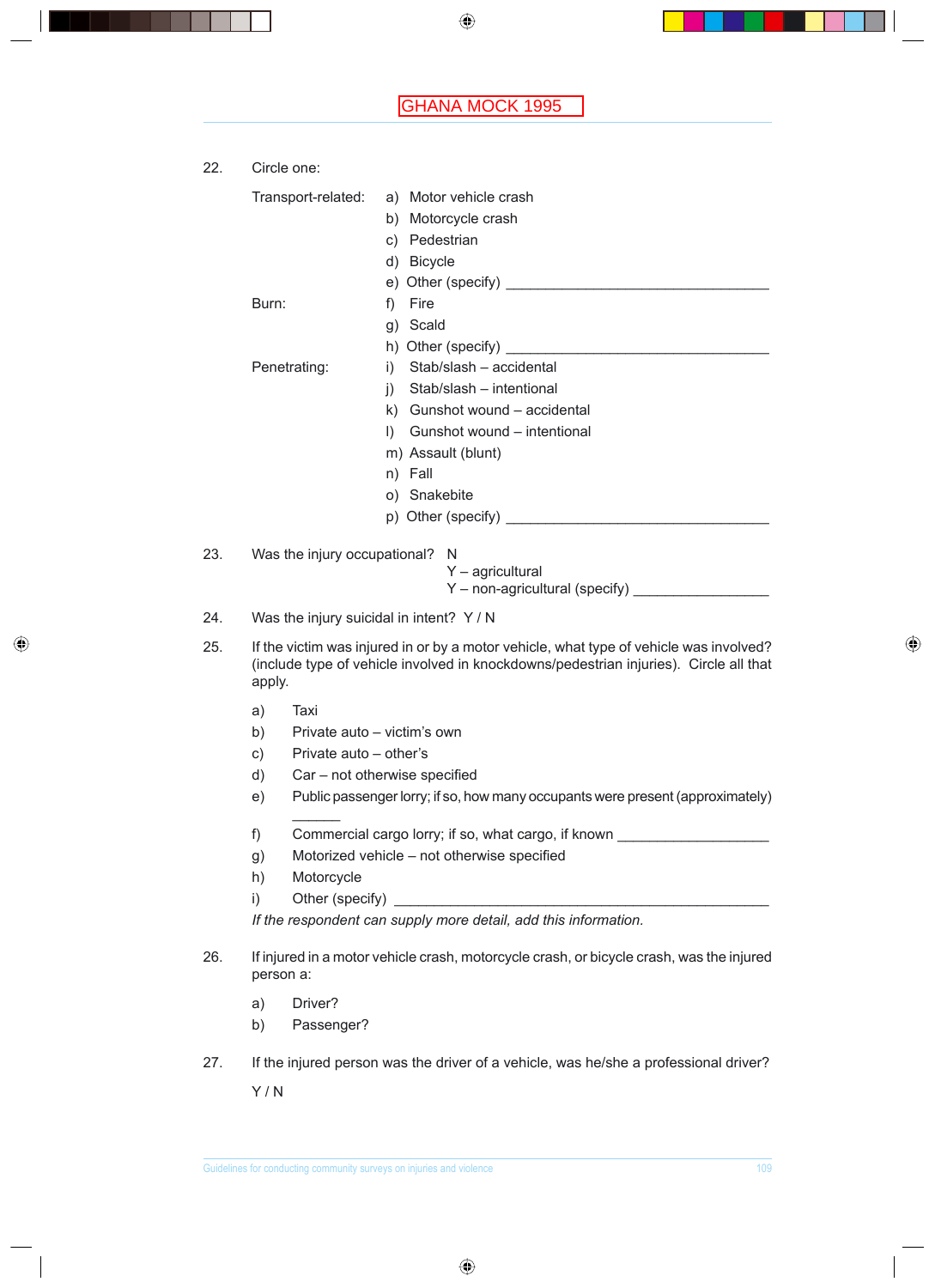#### V. What injury was sustained

What part of the body was injured and how was it injured? (description of actual 28. 

#### 29. Tick all that apply:

| Region                        | Penetrating | <b>Blunt</b> | <b>Burn</b> |
|-------------------------------|-------------|--------------|-------------|
| Head                          |             |              |             |
| Face                          |             |              |             |
| Neck                          |             |              |             |
| Chest                         |             |              |             |
| Abdomen                       |             |              |             |
| Upper extremity (except hand) |             |              |             |
| Hand                          |             |              |             |
| Lower extremity               |             |              |             |
|                               |             |              |             |

30. If an extremity injury, was it an obvious fracture? Y / N

#### VI. **Treatment of the injury**

 $31.$ What care was given to the injured person, and by whom? (brief description in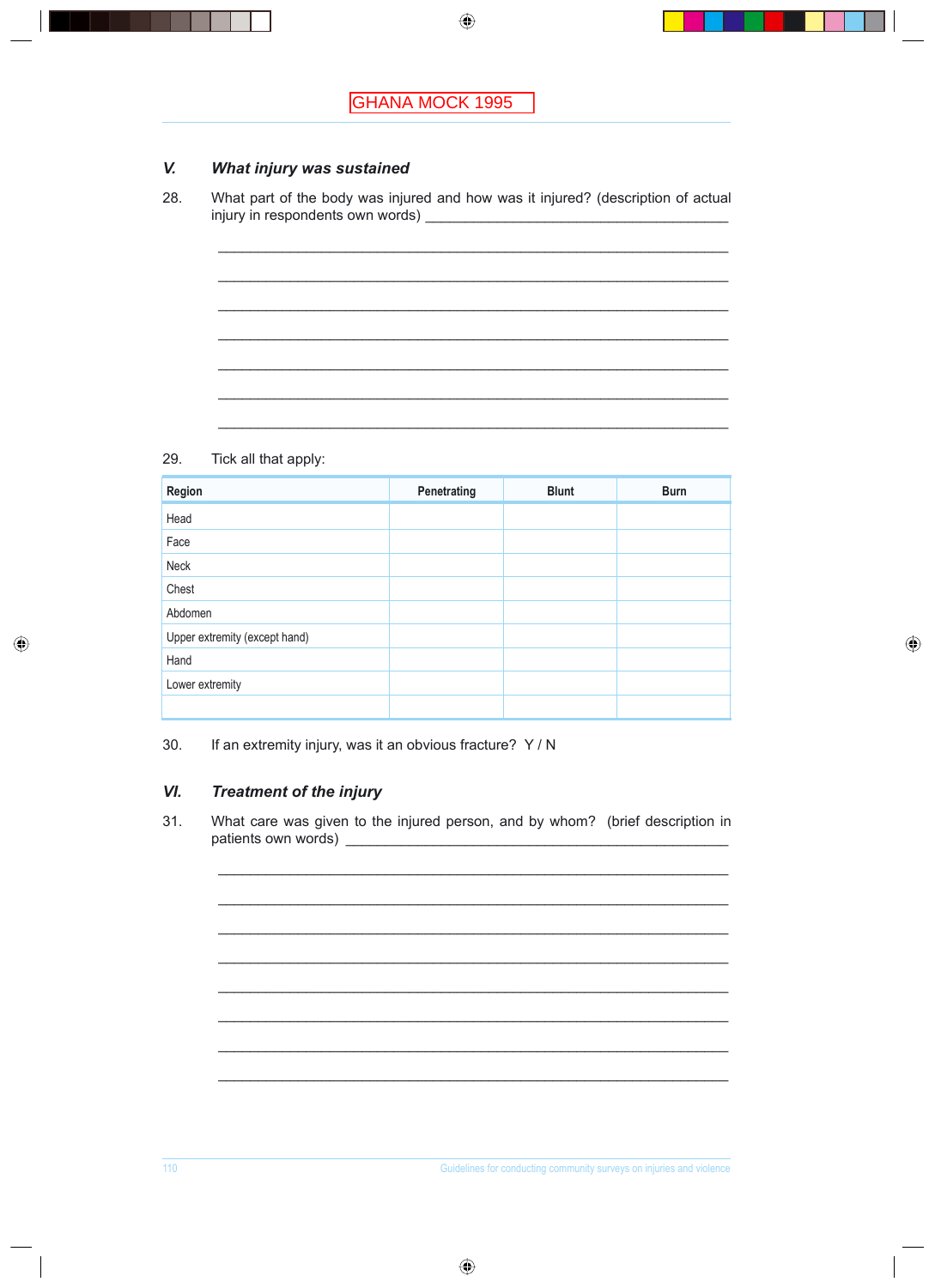| 32. |  |  |  | Circle all that apply and indicate the order in which treatment was rendered: |  |
|-----|--|--|--|-------------------------------------------------------------------------------|--|
|-----|--|--|--|-------------------------------------------------------------------------------|--|

|    | <b>Type</b>                                                                                                                             | Name<br>(if clinic) | Order | <b>Money</b><br>for<br>treatment | <b>Distance</b> | <b>Travel</b><br>time | <b>Number</b><br>of trips | Money for<br>transport<br>(total) |
|----|-----------------------------------------------------------------------------------------------------------------------------------------|---------------------|-------|----------------------------------|-----------------|-----------------------|---------------------------|-----------------------------------|
| А. | Home treatment                                                                                                                          |                     |       |                                  |                 |                       |                           |                                   |
| В. | Traditional<br><b>B1.</b> Herbalist<br>B2. Bone setter<br>B3. Spiritual healer<br>B4. Other traditional<br>(specify)_                   |                     |       |                                  |                 |                       |                           |                                   |
|    | C. Primary health care site<br>C1. Village health post<br>C <sub>2</sub> . Rural clinic<br>C <sub>3</sub> . Other PHC<br>C4. Private MD |                     |       |                                  |                 |                       |                           |                                   |
|    | D1. Hospital                                                                                                                            |                     |       |                                  |                 |                       |                           |                                   |
|    | D2. Hospital                                                                                                                            |                     |       |                                  |                 |                       |                           |                                   |
| Е. | Other                                                                                                                                   |                     |       |                                  |                 |                       |                           |                                   |

33. For each of the sites of treatment utilized in question 32, how much was paid out of pocket for treatment? If the respondent remembers only a general amount, write it here

 *If they remember amounts per type of site and practitioner, please record it next to the appropriate listings in question 32.*

- 34. For each site in question 32, what is the distance (estimate if necessary), and time of transport per trip from home to this site (also indicate how many trips were made for each site).
- 35. In addition, how much was spent on transportation to get to site of treatment (cumulative)? If the respondent remembers only a general amount, write it here

 *If they remember amounts per trip, please record it next to the appropriate listings in question 32.*

- 36. Why did you go to the first site utilized in question 32? Circle all that apply.
	- a) Money/cost
	- b) Proximity
	- c) Preference
	- d) Other (specify) \_\_\_\_\_\_\_\_\_\_\_\_\_\_\_\_\_\_\_\_\_\_\_\_\_\_\_\_\_\_\_\_\_\_\_\_\_\_\_\_\_\_\_\_\_\_\_
- 37. If a clinic or a hospital was utilized, how long after the injury did the victim first go there? \_\_\_\_\_\_\_\_\_\_\_\_\_\_\_\_\_\_\_\_\_\_\_\_\_\_\_\_\_\_\_\_\_\_\_\_\_\_\_\_\_\_\_\_\_\_\_\_\_\_\_\_\_\_\_\_\_\_\_
- 38. If the injured person was hospitalized, for how long?
	- 38a. If the injured person was hospitalized at KATH for >1 day, get particulars (age, name, date of admission) if person/relatives give permission.
- 39. Is the injured person still receiving treatment? Y / N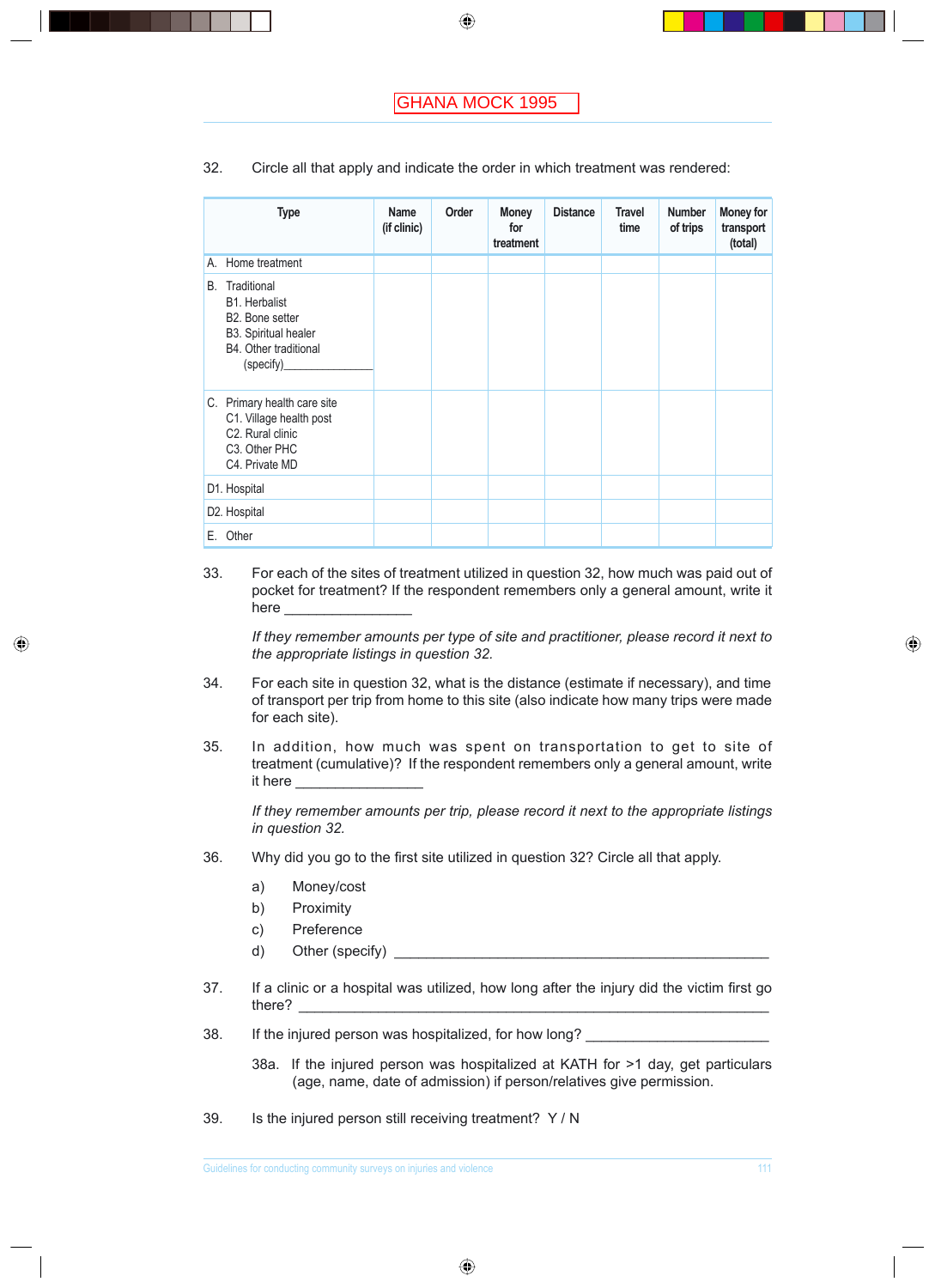### *VII. Disability resulting from the injury*

40. Did the injured person suffer any disability, that is, was he/she unable to perform his/her usual activities or work or attend school because of the injury? Y / N

\_\_\_\_\_\_\_\_\_\_\_\_\_\_\_\_\_\_\_\_\_\_\_\_\_\_\_\_\_\_\_\_\_\_\_\_\_\_\_\_\_\_\_\_\_\_\_\_\_\_\_\_\_\_\_\_\_\_\_\_\_\_\_\_

- 41. If so, in what way were they disabled? (respondent's own words)
- 42. Circle all that apply:
	- a) Inability to use hand or arm or decreased strength or pain on motion of the extremity
	- b) Walk with a limp or unable to walk at all
	- c) Loss of vision
	- d) Weakness or shortness of breath
- 43. For how long was he/she not able to perform his/her usual activity or work?
- 44. Was there any reduction of cash wage income? Y / N N/A (not engaged in cash making activity)

44a. If so, how much?

45. Is he/she now able to perform his/her usual activities? Y (able) / N (not able)

 If he/she is working at the same place, but in a lesser capacity mark No above and tick here \_\_\_\_)

- 46. Did the injured person return to normal after the injury? Y (normal) / N (not normal) If not normal, how so? (respondent's own words)
- 47. If answer is No to either question 45 or 46, what is the level of disability? Circle one:

 $\mathcal{L}_\mathcal{L} = \{ \mathcal{L}_\mathcal{L} = \{ \mathcal{L}_\mathcal{L} = \{ \mathcal{L}_\mathcal{L} = \{ \mathcal{L}_\mathcal{L} = \{ \mathcal{L}_\mathcal{L} = \{ \mathcal{L}_\mathcal{L} = \{ \mathcal{L}_\mathcal{L} = \{ \mathcal{L}_\mathcal{L} = \{ \mathcal{L}_\mathcal{L} = \{ \mathcal{L}_\mathcal{L} = \{ \mathcal{L}_\mathcal{L} = \{ \mathcal{L}_\mathcal{L} = \{ \mathcal{L}_\mathcal{L} = \{ \mathcal{L}_\mathcal{$ 

Self-care Not able to care for self (bathing, feeding)

- Mobility Not able to walk around the house
- Major Able to walk around the house, but not able to walk more than  $\frac{1}{4}$  mile *(give example from their location)*; not able to grasp with a hand; not able to go up or down stairs
- Minor A disability, but not as severe as the other categories
- Other Specify \_\_\_\_\_\_\_\_\_\_\_\_\_\_\_\_\_\_\_\_\_\_\_\_\_\_\_\_\_\_\_\_\_\_\_\_\_\_\_\_\_\_\_\_\_\_\_\_\_
- 48. How has this injury affected the family as a whole (including any member of the extended family, whether they are living in the household or not)?

 $\mathcal{L}_\mathcal{L} = \{ \mathcal{L}_\mathcal{L} = \{ \mathcal{L}_\mathcal{L} = \{ \mathcal{L}_\mathcal{L} = \{ \mathcal{L}_\mathcal{L} = \{ \mathcal{L}_\mathcal{L} = \{ \mathcal{L}_\mathcal{L} = \{ \mathcal{L}_\mathcal{L} = \{ \mathcal{L}_\mathcal{L} = \{ \mathcal{L}_\mathcal{L} = \{ \mathcal{L}_\mathcal{L} = \{ \mathcal{L}_\mathcal{L} = \{ \mathcal{L}_\mathcal{L} = \{ \mathcal{L}_\mathcal{L} = \{ \mathcal{L}_\mathcal{$ 

 $\mathcal{L}_\mathcal{L} = \{ \mathcal{L}_\mathcal{L} = \{ \mathcal{L}_\mathcal{L} = \{ \mathcal{L}_\mathcal{L} = \{ \mathcal{L}_\mathcal{L} = \{ \mathcal{L}_\mathcal{L} = \{ \mathcal{L}_\mathcal{L} = \{ \mathcal{L}_\mathcal{L} = \{ \mathcal{L}_\mathcal{L} = \{ \mathcal{L}_\mathcal{L} = \{ \mathcal{L}_\mathcal{L} = \{ \mathcal{L}_\mathcal{L} = \{ \mathcal{L}_\mathcal{L} = \{ \mathcal{L}_\mathcal{L} = \{ \mathcal{L}_\mathcal{$ 

 $\mathcal{L}_\mathcal{L} = \{ \mathcal{L}_\mathcal{L} = \{ \mathcal{L}_\mathcal{L} = \{ \mathcal{L}_\mathcal{L} = \{ \mathcal{L}_\mathcal{L} = \{ \mathcal{L}_\mathcal{L} = \{ \mathcal{L}_\mathcal{L} = \{ \mathcal{L}_\mathcal{L} = \{ \mathcal{L}_\mathcal{L} = \{ \mathcal{L}_\mathcal{L} = \{ \mathcal{L}_\mathcal{L} = \{ \mathcal{L}_\mathcal{L} = \{ \mathcal{L}_\mathcal{L} = \{ \mathcal{L}_\mathcal{L} = \{ \mathcal{L}_\mathcal{$ 

 $\mathcal{L}_\mathcal{L}$  , and the contribution of the contribution of the contribution of the contribution of the contribution of the contribution of the contribution of the contribution of the contribution of the contribution of

*Record any direct response by the respondents in their own words, but also ask the following questions:*